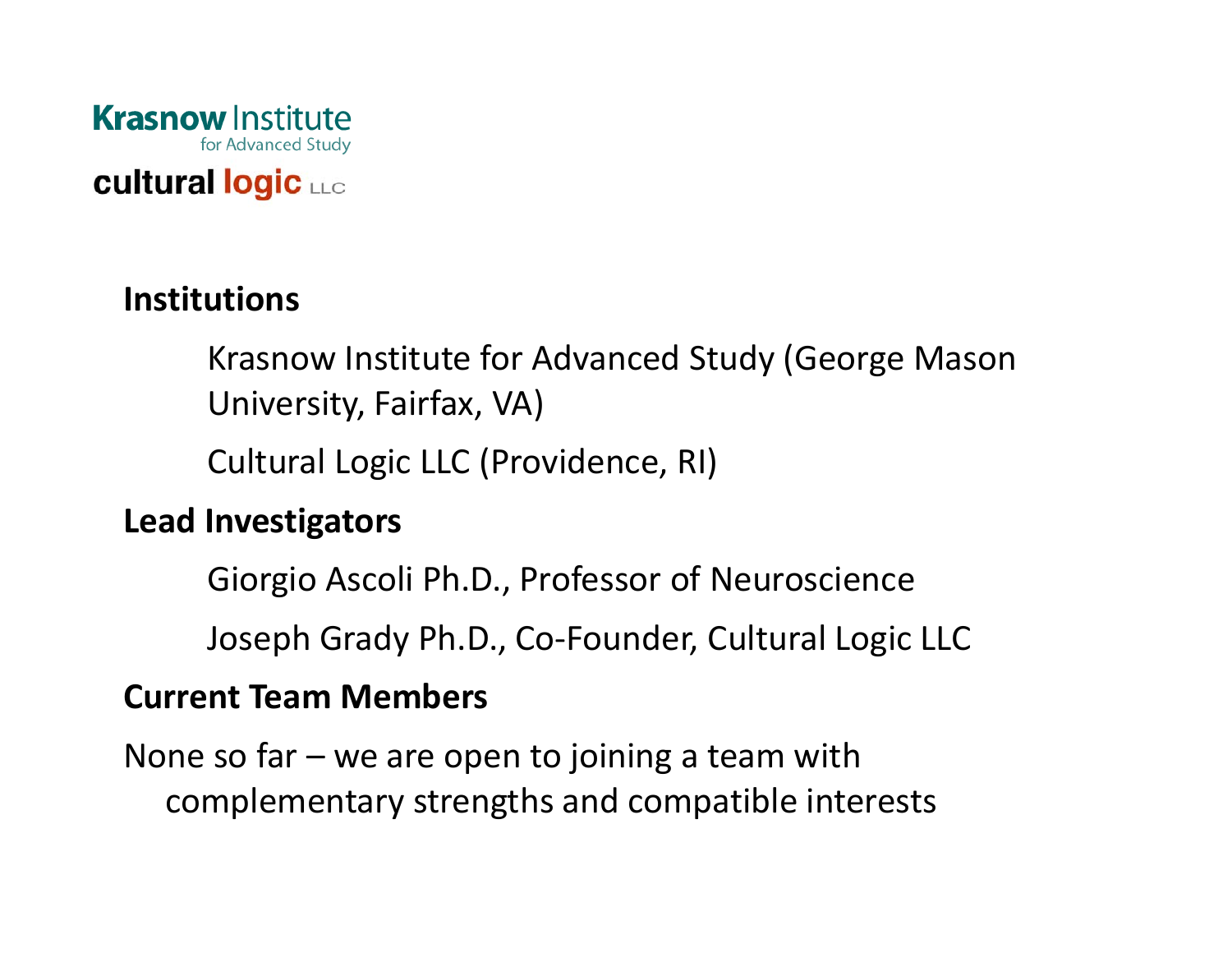

## **cultural logic LLC**

## **Research areas of interest**

- … develop and test methods for automating metaphor discovery, semantic definition, mapping and categorization processes
- … produce and compare structured representations of the shared perspectives in multiple cultures and languages
- $\bullet$  *Cross‐cultural metaphor comparison* as <sup>a</sup> tool for assessing commensurability of basic socio‐cultural concepts (freedom, friendship, respect, support, respect, pride, success, failure, etc.)
- $\bullet$  *Typology of concepts* relevant to metaphor mapping (e.g. *sensory* vs. *goal‐ related* vs. *superschematic*); possible correlates in neural representation
- $\bullet$  *Quantitative analysis of meaning* in human communication through computer‐assisted experiments and data mining of large corpora
- $\bullet$  Neurobiologically realistic *simulations of networks underlying higher cognition*, such as autobiographic memory retrieval by the hippocampus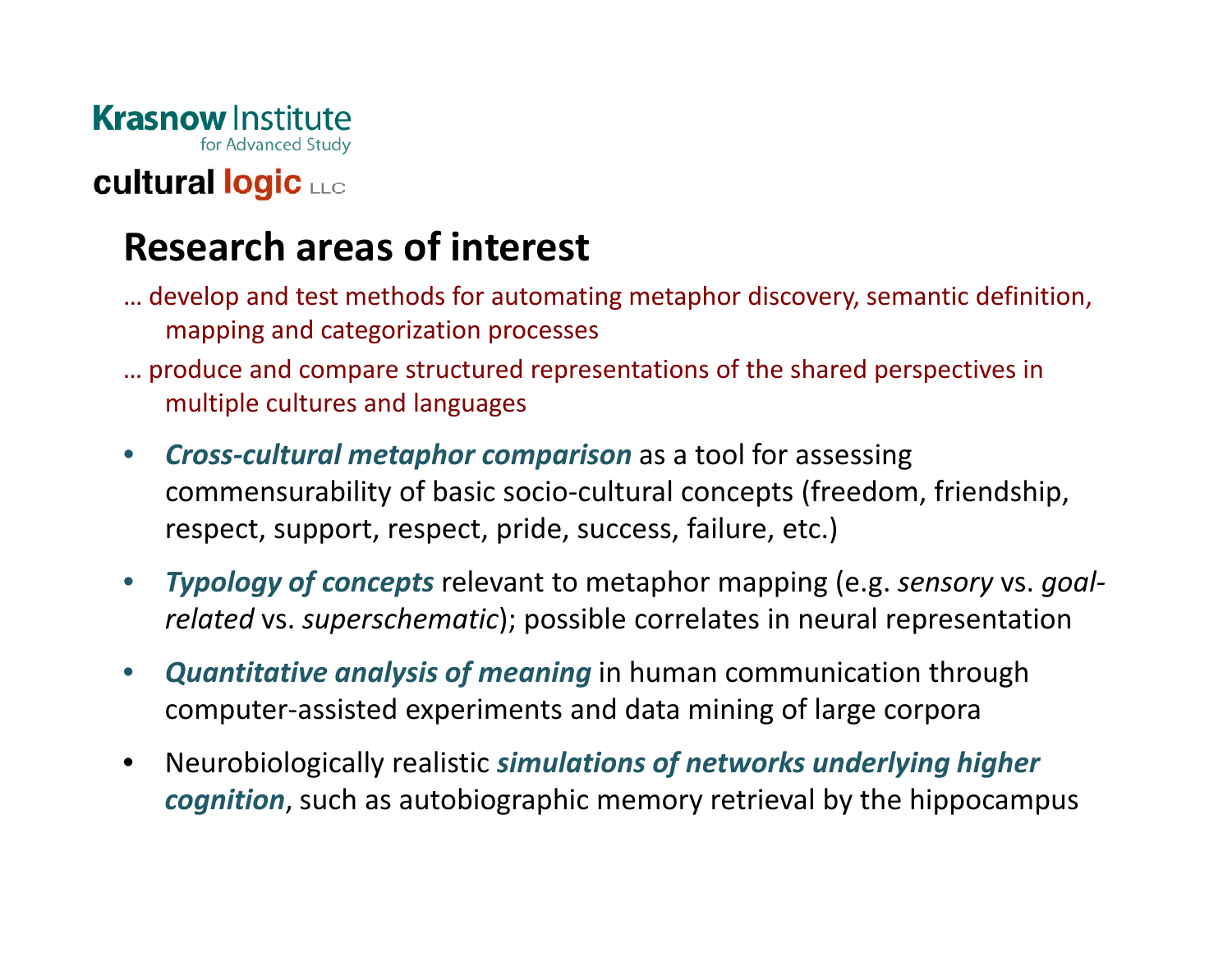

## **cultural logic LLC**

## **Unique qualifications and capabilities**

Ascoli:

*Leading expert in computational neuroscience* with >100 publications (incl. Nature Reviews Neurosci., Behav. Brain Sci., PNAS...) and >1000 citations (incl. Nature, textbooks, Wash Post, Natl TV/radio).

Currently funded by NIH, Darpa, ONR, AFOSR, INCF (>\$1M/yr total), consultant/scientific advisor on SenseMaking IARPA grant and on cognitive mapping AFRL contract.

Founder/Director of Center for Neural Informatics, Structures, and Plasticity (~30 FTEs, including 3 tenure‐lines), founding Editor‐in‐Chief of top Neuroinformatics journal.

Grady:

*Foremost academic expert on "primary metaphor"* – crosscultural patterns pervasive in shaping thought and language – over <sup>a</sup> dozen publications related to primary metaphor

Leading expert on metaphor more broadly – e.g. author of "Metaphor" article in *Oxford Handbook of Cognitive Linguistics*

Former faculty member at Georgetown University; University of Maryland (tenure‐track)

Expertise in applying study of metaphor to analysis of public discourse on social issues – on behalf of national foundations, NGOs, legislators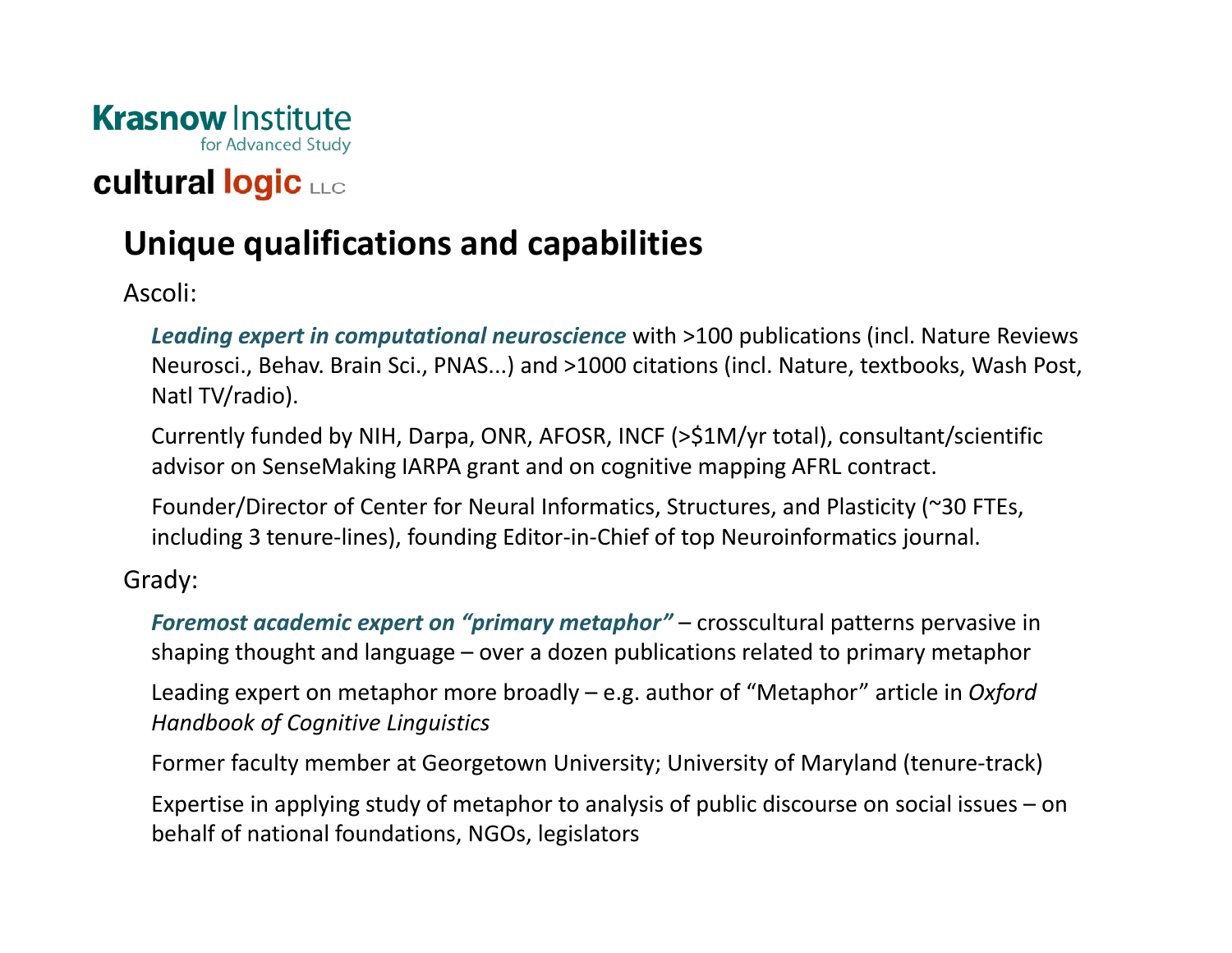

# **Universal (primary) vs. culture‐specific metaphor**

- $\bullet$ *PRIMARY*: E.g. Difficulty as Heaviness ("workload")
- • Arabic, Basque, Finnish, Hawaiian, Japanese, Malay, Mandarin, Old Irish, Russian, Sanskrit, Swahili, Tagalog, Turkish, Zulu etc.
- $\bullet$ Sensory (Heaviness)  $\rightarrow$  Goal-related (Difficulty) :: Shared superschematic structure (Scalar Property)
- $\bullet$ Universal correlation in experience (Interacting with heavy objects)
- •Inputs to more elaborate conceptual blends (Sisyphus)
- •Hypothetical: Connect distinct types of neural representation
- $\bullet$  *CULTURE‐SPECIFIC*: E.g. "ship of state," "bonds of matrimony," "corporate ladder"
- $\bullet$  Typically based on Primary pattern(s) plus culturally contingent concepts, associations